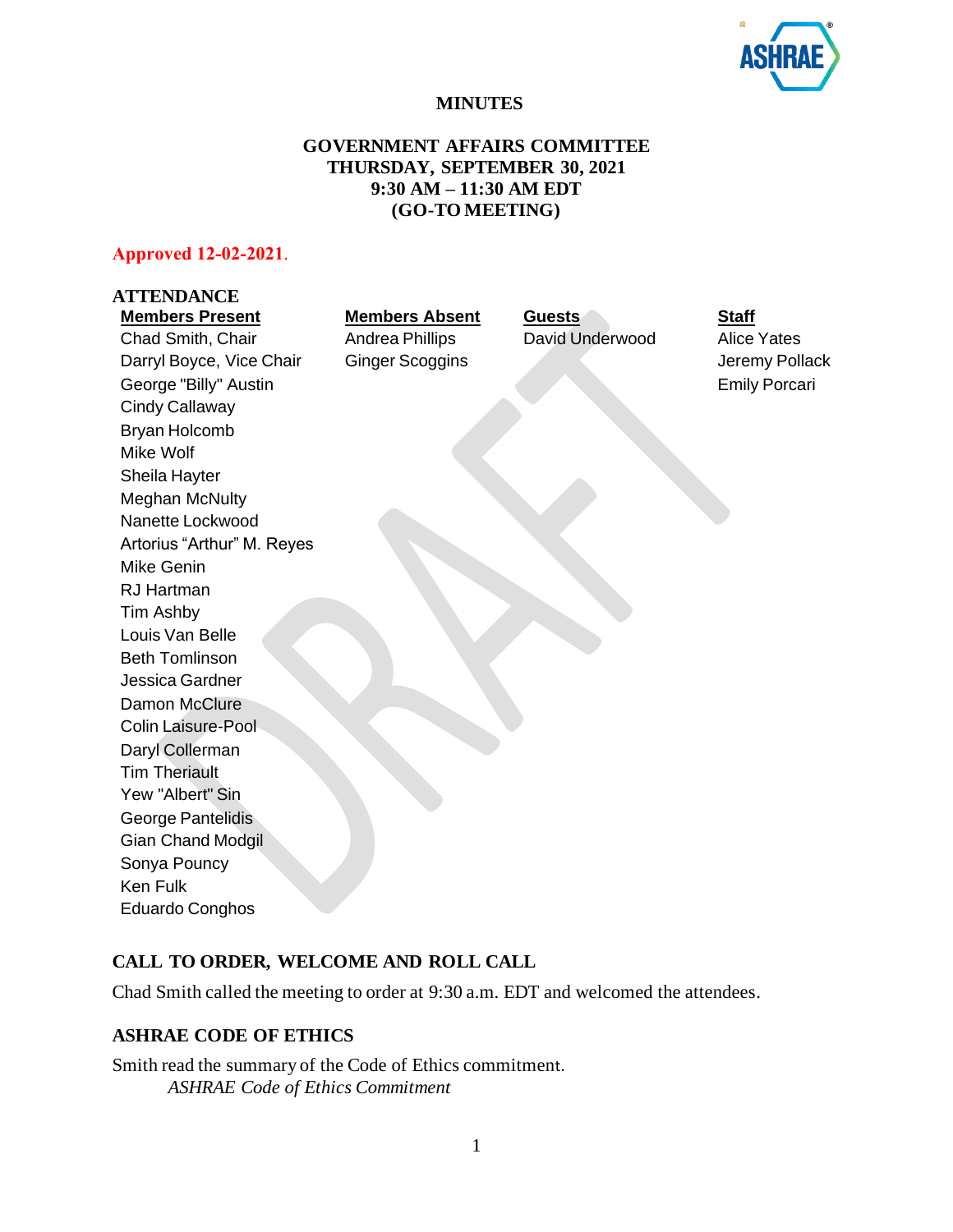

*In this and all other ASHRAE meetings, we will act with honesty, fairness, courtesy, competence, inclusiveness and respect for others, which exemplify our core values of excellence, commitment, integrity, collaboration, volunteerism and diversity, and we shall avoid all real or perceived conflicts of interests.*

*(Code of Ethics:* <https://www.ashrae.org/about/governance/code-of-ethics>)

*(Core Values:* [https://www.ashrae.org/about/ashrae-s-core-values\)](https://www.ashrae.org/about/ashrae-s-core-values)

# **REVIEW OF AGENDA**

Smith reviewed the agenda and asked if there were any items or modificationsto the agenda. George Pantelidis asked to add international standards to the agenda; Smith said Pantelidis could report on this during his Region XIV RVC report.

# **ANNOUNCEMENTS**

Smith made two announcements:

- 1. The GAC includes a new non-voting member, Eduardo Conghos, who will serve as a Consultant, with a focus of supporting the international chapters in Region XII. He may be used for support in some other regions as needed and directed by the Chair.
- 2. .GAC Subcommittee meeting appointments are only sent to subcommittee members; the full schedule of subcommittee meetings can be found in Basecamp in the "Key Resources" folder; it you are interested in attending, just email [GovAffairs@ashrae.org](mailto:GovAffairs@ashrae.org) or the Staff Liaison for the Subcommittee. For the Winter GAC Subcommittee Meetings, invitations will be sent to subcommittee members, and non-subcommittee members will be included in the "optional" line.

# **APPROVAL OF MINUTES FROM JUNE 16, 2021 MEETING**

Smith asked to review the minutes from the last GAC meeting on June 16, 2021.

**MOTION:** To approve the minutes of June 16, 2021 as written.

Motion made by Darryl Boyce and seconded by Sonya Pouncy.

# **MOTION PASSED: APPROVED BY VOICE VOTE (CNV). NO OBJECTIONS.**

# **REPORT FROM THE EPIDEMIC TASK FORCE**

Smith reported that the ETF continues to meet, and new information is being posted online. The key area of focus has been on schools, and this is an area where the GAC can get the ETF technical information to school boards, superintendents, etc. A generic presentation on these resources is available for your use.

# **REPORT FROM THE TASK FORCE FOR BUILDNG DECARBONIZATION (TFBD)**

Smith reported on the work of the TFBD, and noted that GAC should be getting information to the TFBD on what government officials and policy makers are looking for.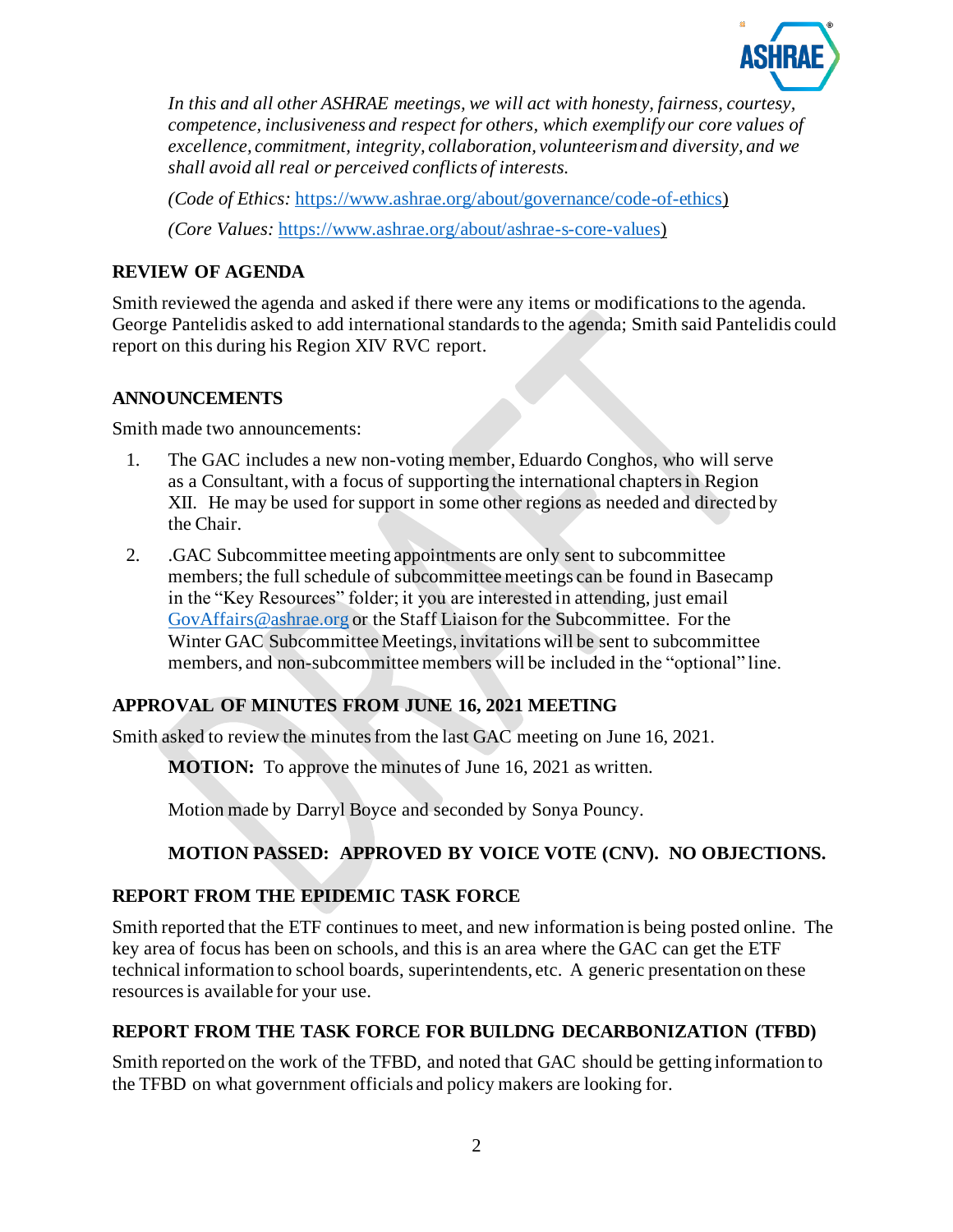

ACTION ITEM: GAC members, including through your chapter chairs, are to provide a list of needs (resources, tools, educational products, etc.) that policy makers and elected officials are looking for from a technical perspective; please provide these lists to Chad and/o[r GovAffairs@ashrae.org](mailto:GovAffairs@ashrae.org) In the list you send, please provide the name of the government group that was looking for this information, and/or the context for the request. DUE DATE: October 22

# **SUBCOMMITTEE REPORTS AND MBO STATUS**

Chairs of each of the GAC Subcommittee reported on the work of their subcommittees and provided updates on their MBOs (see Attachment A for a summary of the updates).

Executive Subcommittee – Smith reported that their first meeting had full attendance of all subcommittee members, and is starting work on their MBOs.

Policy and Programs Subcommittee - Tim Ashby reported that they had good attendance at their first meeting and assigned reviews of the PPIBs (see Attachment B). Their next meeting is scheduled for Oct. 21.

Member Mobilization Subcommittee - Colin Laisure-Pool reported that they had a good first meeting and are working on developing plans and targets to meet the GAC goals for the Government Outreach Events (See Attachment C)

Global Affairs Subcommittee - Gian Modgil reported on the status of his MBOs (see attachment).

Rules Subcommittee - Darryl Boyce reported that their first meeting was Aug. 31, at which they reviewed responsibilities of the subcommittee. Boyce will be assigning individual subcommittee members to review specific governing documents. Boyce also reported that as the GAC representative, he will be attending the Members Council PAOE Subcommittee meeting next week.

Boyce also reported on a proposed change to the ROB involving the PPIB development, review and approval process that was passed by the committee.

**MOTION:** To approve the proposed changes to the PPIB process in the ROB, as shown in Attachment D.

# **MOTION PASSED: APPROVED UNANIMOUSLY BY VOICE VOTE.**

Nominating Committee - Sheila Hayter reported that they have two subcommittee meetings scheduled, one in December and one in January. Please send recommendations concerning GAC GAC leadership roles (including subcommittee chairs) to Hayter.

ACTION ITEM: GAC members, in particular those currently in GAC leadership roles, should send recommendations to Hayter for SY22-23 GAC leadership. DUE DATE: November 30.

# **REPORTS FROM REGIONAL VICE CHAIRS**

The GAC RVCs reported on highlights from their regions.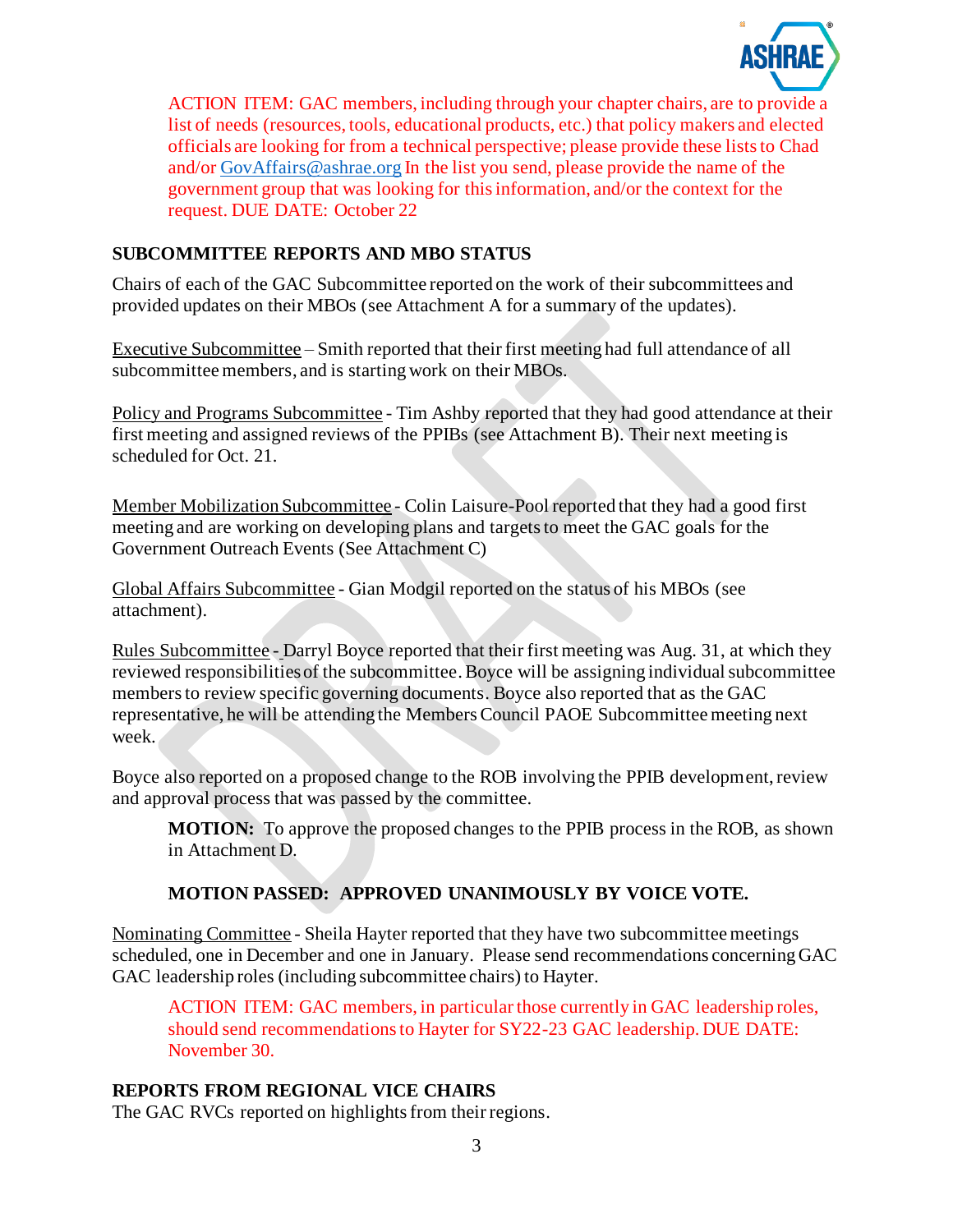

- Region I Artorius Reyes reported for Region I
- Region  $II$  Mike Genin reported for Region II
- Region  $III RI$  Hartman reported for Region III
- Region IV Tim Ashby reported for Region IV
- Region V Louis Van Belle reported for Region V.
- Region VI Beth Tomlinson reported for Region VI.
- Region VII Jessica Gardner reported for Region VII.
- Region VIII Damon McClure reported for Region VIII
- Region IX Andrea Phillips was not present, but provided a written report for her region, which Smith summarized.
- Region  $X -$ Colin Laisure-Pool reported for Region  $X$
- Region XI Darryl Collerman reported for Region XI.
- Region XII Tim Theriault reported for Region XII.
- Region XIII Albert Sin reported for Region XIII
- Region XIV George Pantelidis reported for Region XIV.
	- o Pantelidis also reported on the International Standards Task Force.
- Region at Large Gian Modgil reported for Region at Large.

# **REPORTS**

- a. ExO Report Ken Fulk did not have anything formal to report.
- b. Communications Coordinator Report Sonya Pouncy stated that she is reviewing the webpages, per the MBO assigned (see below) and will also be seeking input from PPSC and MMSC.

**MBO #9:** Improve the effectiveness of the Government Affairs Website (in cooperation with the PPSC and the MMSC)

c. Technology Council Representative Report: Billy Austin reported that the Council will be meeting in November, and he will track the PPIB/PD ROB proposed changes.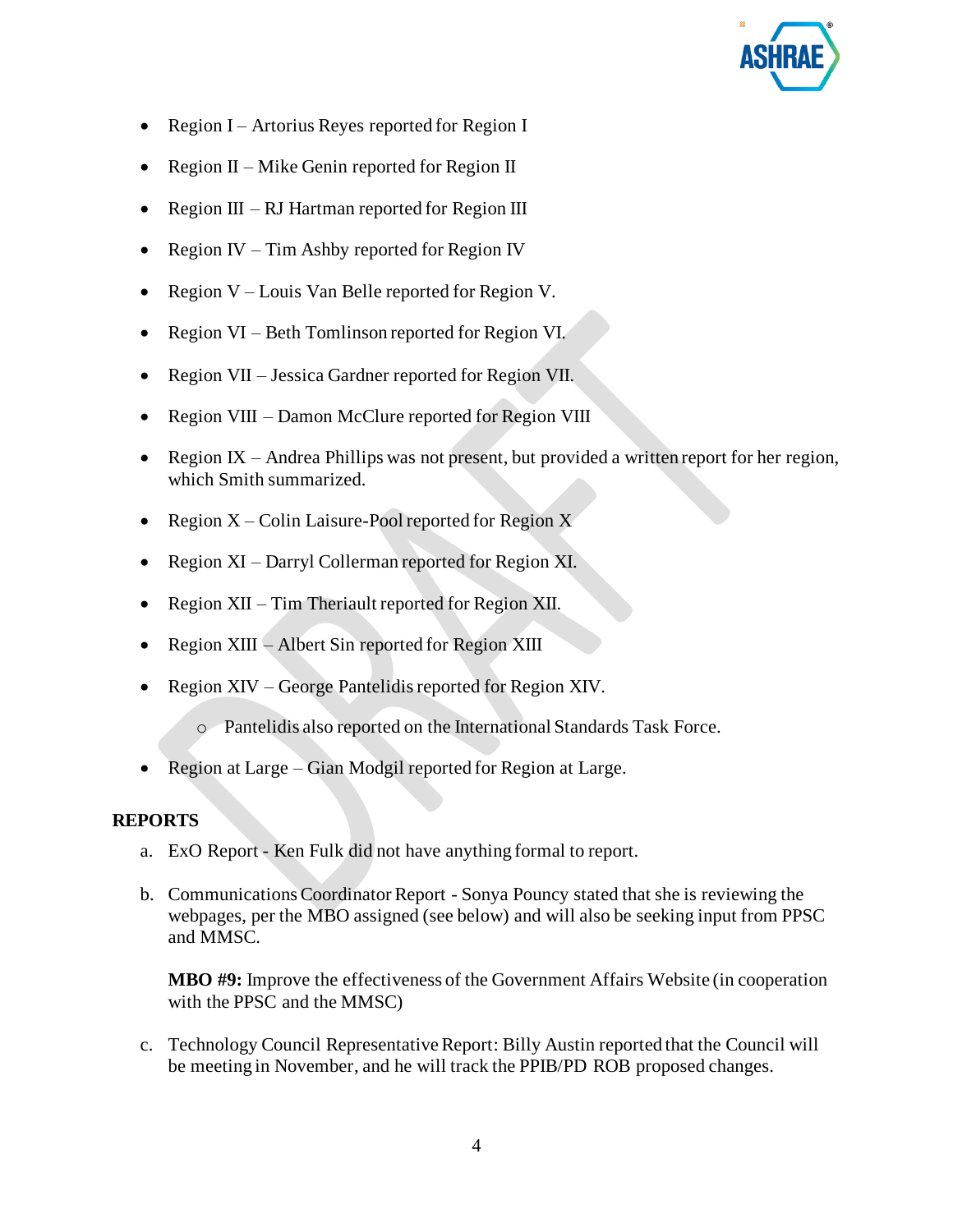

- d. Members Council Representative Report Bryan Holcomb was not present when we got to this item in the agenda.
- e. Pub-Ed Council Representative Report Cindy Callaway reported that she will be reviewing the Pub-Ed Winter Meeting Agenda, and will flag any items relevant to the GAC.

# **REPORTS FROM COMMITTEE LIAISONS**

Smith noted that he is making committee liaison assignments. Meghan McNulty provided a report from the EHC (see Attachment E).

## **OTHER BUSINESS**

The list of upcoming Winter Meetings (subcommittee meetings virtual, full committee meeting in Las Vegas) has been distributed to GAC members and is posted on Basecamp

# **NEXT COMMITTEE CONFERENCE CALL MEETING**

The next committee conference call meeting is scheduled for:

**Thursday, December 2 9:30am-11:30am EST**

## **ADJOURN**

The meeting was adjourned the meeting at 11:11 a.m. EDT

Respectfully submitted, Alice M. Yates, Staff Liaison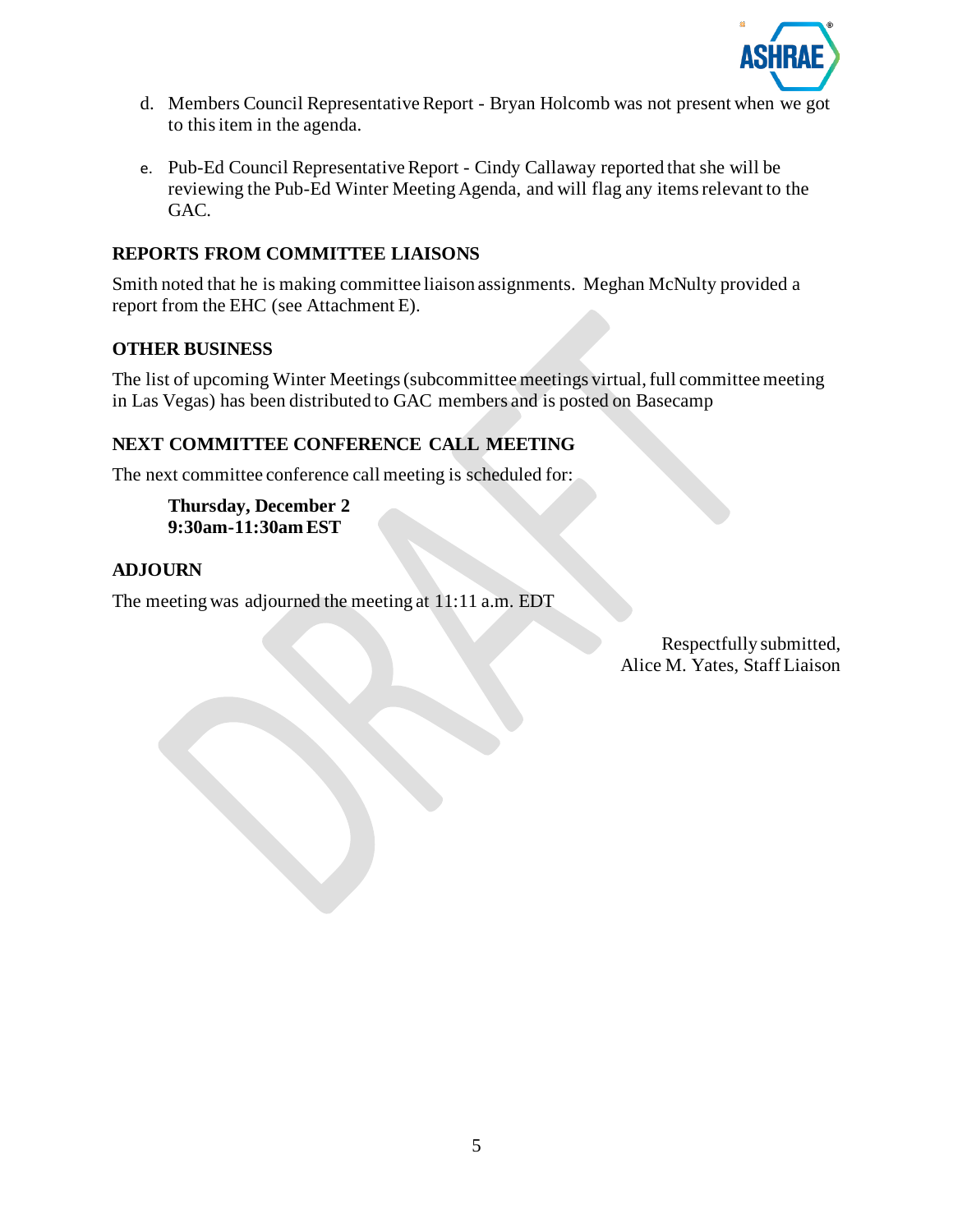# **GAC MBOs SY2021- 2022**

# **Status Update: 09-30-2021**

|    | $\sigma$ and $\sigma$ panter $\sigma$ $\sigma$ $\sigma$ $\sigma$<br><b>MBO</b>                                                                                                                                                                                               | Subcommittee<br><b>Assigned</b> | <b>Status</b>                                                                                                                                                                                                                                                      |  |  |
|----|------------------------------------------------------------------------------------------------------------------------------------------------------------------------------------------------------------------------------------------------------------------------------|---------------------------------|--------------------------------------------------------------------------------------------------------------------------------------------------------------------------------------------------------------------------------------------------------------------|--|--|
|    | 1. Develop a long-term strategic plan<br>for the GAC that will maximize<br>the impact of member engagement.                                                                                                                                                                  | Executive<br>Subcommittee       | A preliminary plan will be brought to<br>the GAC in January 2022.                                                                                                                                                                                                  |  |  |
|    | 2. Increase the participation of<br><b>ASHRAE</b> members in<br>Government Outreach Events and<br>other advocacy opportunities by<br>hosting promotional GAC<br>meetings, webinars, and other<br>events to non-GAC ASHRAE<br>members to increase awareness<br>about the GAC. | Member<br>Mobilization          | GAC "Office Hours" are planned for<br>late November. There will be 3<br>separate U.S., Canadian, and global<br>office hour events. Polls with potential<br>dates for each of the office hours events<br>will be sent out to the relevant GAC<br>RVC <sub>s</sub> . |  |  |
| 3. | Increase effectiveness of volunteer<br>members through formalizing the<br>GAC member mentorship program<br>and the multi-module training<br>system.                                                                                                                          | Member<br>Mobilization          | MMSC staff liaison is reviewing the<br>Manual for Chapter Operations, as well<br>as contact Members Council staff, for<br>any other relevant documentation<br>regarding guidelines for committee<br>mentorship programs.                                           |  |  |
| 4. | Build the foundation of a<br>consistent global government<br>engagement program by planning<br>and identifying country- or region-<br>specific events attended by<br>government officials for the<br>purpose of outreach and advocacy.                                       | <b>Global Affairs</b>           | RVCs are working with their Chapter<br>Chairs to get input.                                                                                                                                                                                                        |  |  |
|    | 5. Identify ASHRAE resources and<br>develop advocacy materials that<br>can help state, provincial, federal,<br>and global governmental entities<br>reach their 2030/2050 goals                                                                                               | Policy $&$<br>Programs          | Spreadsheet prepared by staff with<br>information about 2030/2050 goals<br>was distributed to members.                                                                                                                                                             |  |  |
| 6. | Work with International Standards<br><b>Task Force to increase ASHRAE</b><br>advocacy efforts, including<br>through the tracking and adoption<br>of ASHRAE standards around the<br>world.                                                                                    | <b>Global Affairs</b>           | George Pantelidis is the liaison with<br>this group; GASC will discuss how to<br>best interact and leverage the work of<br>this group.                                                                                                                             |  |  |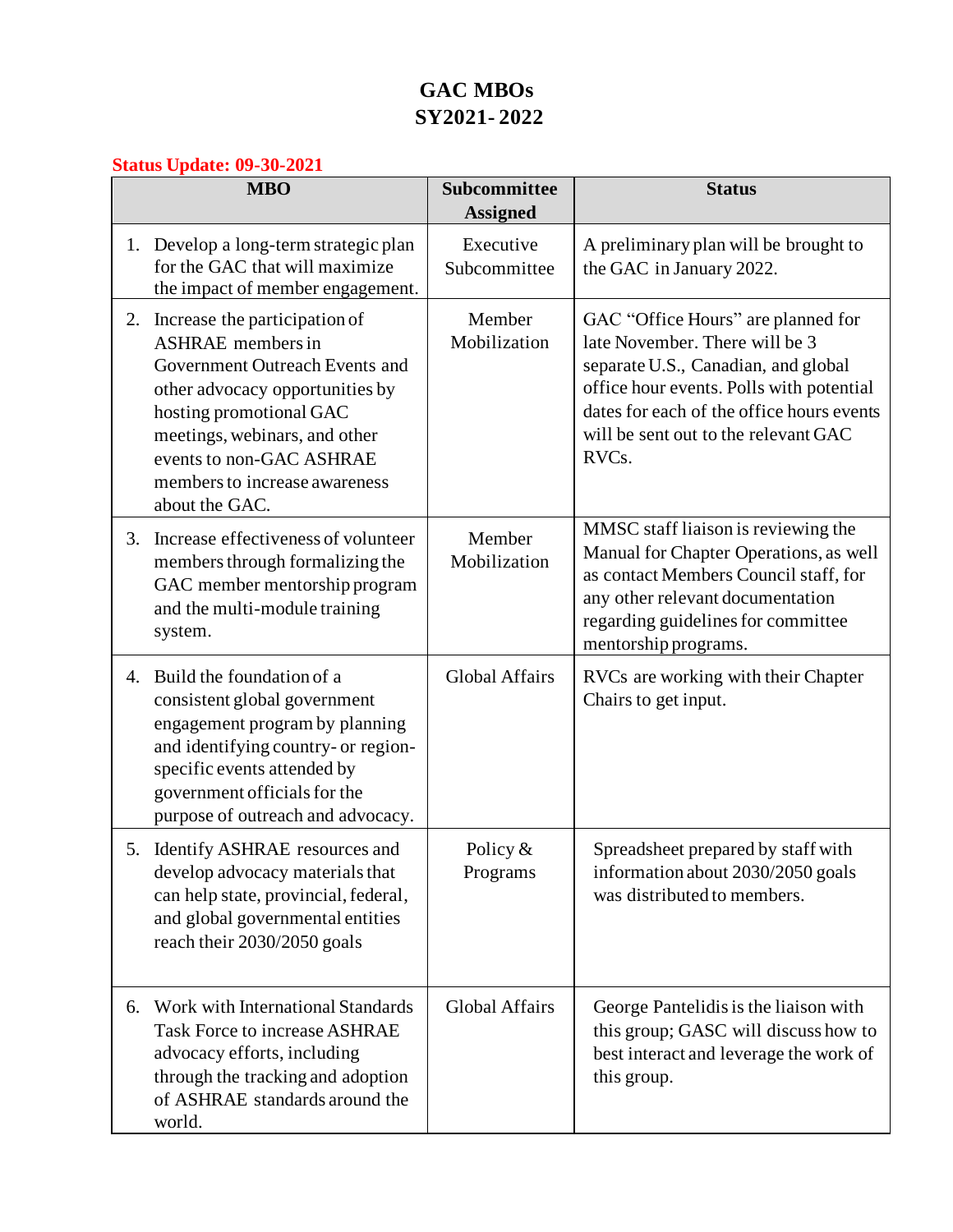|         | <b>MBO</b>                                                                                                                                                                  | <b>Subcommittee</b><br><b>Assigned</b>                                           | <b>Status</b>                                                                                                                                                                                                                                                                       |
|---------|-----------------------------------------------------------------------------------------------------------------------------------------------------------------------------|----------------------------------------------------------------------------------|-------------------------------------------------------------------------------------------------------------------------------------------------------------------------------------------------------------------------------------------------------------------------------------|
| $7_{-}$ | Assess how EHC and Residential<br>Committee Emerging Issue Briefs<br>can be used to inform ASHRAE<br>advocacy                                                               | Policy $&$<br>Programs                                                           | Subcommittee members are<br>reviewing Emerging Issue Briefs.                                                                                                                                                                                                                        |
| 8.      | Establish a GAC Advisory Board<br>made up of senior staff from<br>various government bodies; this<br>group would advise ASHRAE on<br>what technical resources they<br>need. | Policy $&$<br>Programs                                                           | Due to the lack of input last year on<br>this MBO, PPSC is considering<br>whether another form of this group<br>may work better for the GAC –<br>perhaps soliciting feedback from the<br>GOEs through a more structured<br>framework would work better for<br>obtaining this input. |
| 9.      | Improve the effectiveness of the<br><b>Government Affairs Website</b>                                                                                                       | Communications<br>Coordinator, in<br>cooperation with<br>PPSC and<br><b>MMSC</b> | Communications Coordinator is<br>reviewing website, and seeking input<br>from PPSC and MMSC.                                                                                                                                                                                        |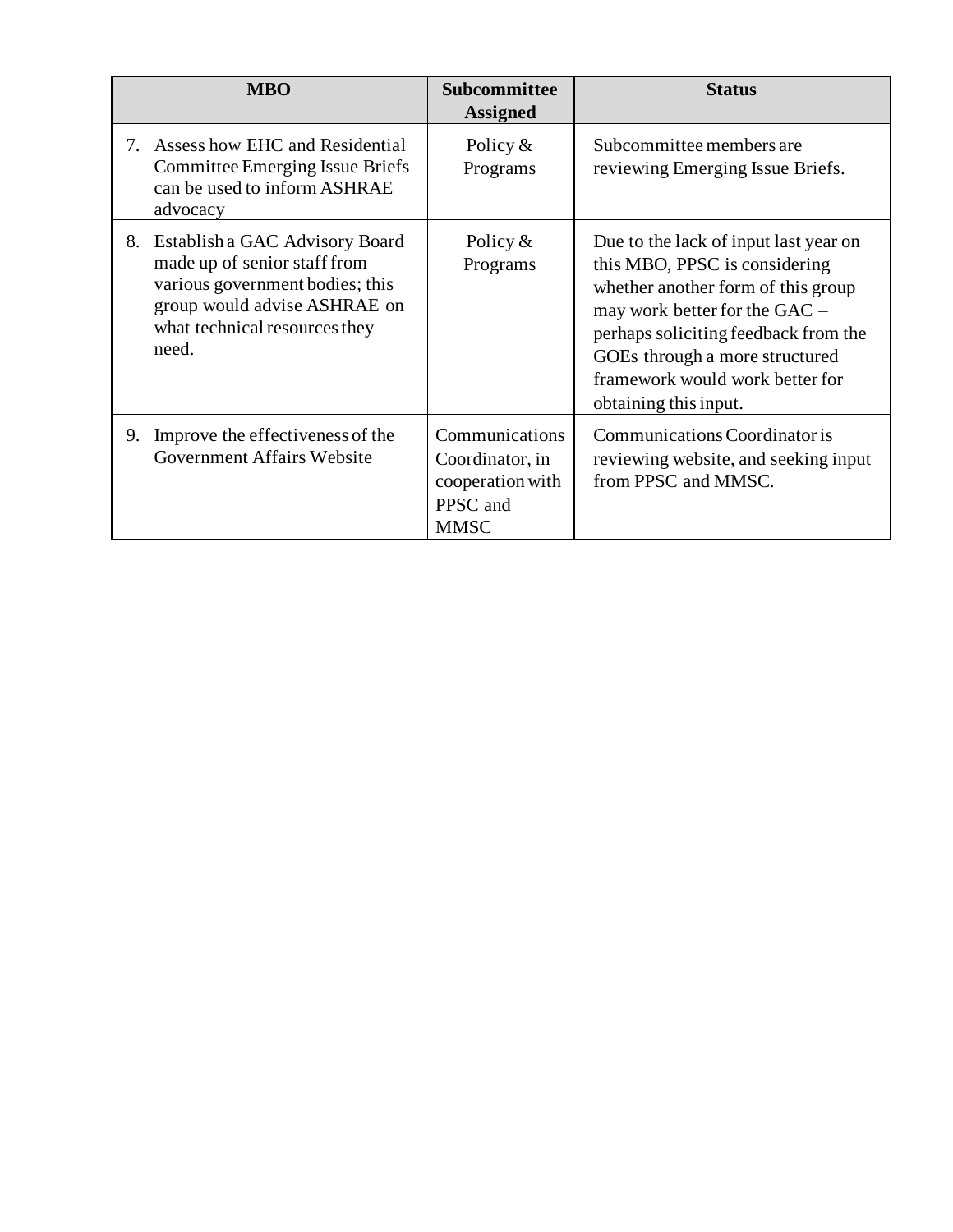# **PPIB Methodology/Process for GAC PPSC**

| Meeting Date                            | Earliest Approval Date                                                                                                                                                                                                                                                            | Status |
|-----------------------------------------|-----------------------------------------------------------------------------------------------------------------------------------------------------------------------------------------------------------------------------------------------------------------------------------|--------|
| September 22<br><b>Meeting</b>          | Assign PPSC members to review existing PPIBs. Hold discussion on potential new topics.                                                                                                                                                                                            |        |
| October 21<br><b>Meeting</b>            | Make Recommendations to update, retire or keep PPIB.<br>$\bullet$<br>Have motions prepared to approve any new topics.<br>Assign PPSC members or an ASHRAE member with the correct technical expertise to make<br>updates where needed or draft new PPIB. (Deadline: Mid-November) |        |
| Early-December                          | Discuss updates to PPIB and drafts for new PPIBs. (Subcommittee members should review<br>them in advance).<br>Pass motions to make updates to the PPIBs or approve new PPIBs.                                                                                                     |        |
| <b>Winter Meeting</b><br>(January 2022) | Pass any PPIBs that still need to be approval. (All PPIBs will be sent to the GAC together)                                                                                                                                                                                       |        |

**\*See chart below for updates on specific topics**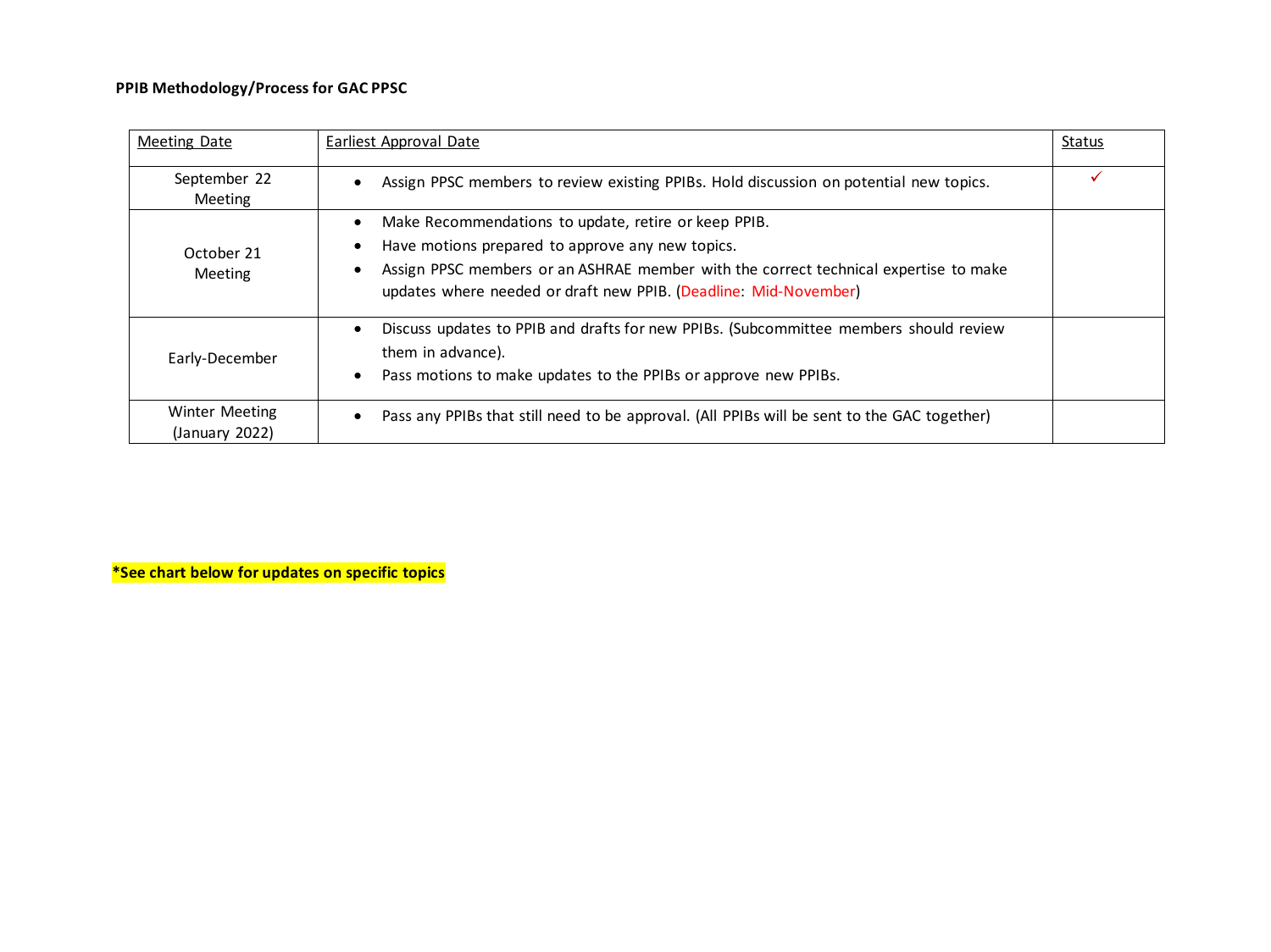| <b>Existing PPIBs</b>                                                       | <b>GAC PPSC Member</b><br>Responsible        | Recommendation                                                                                              |
|-----------------------------------------------------------------------------|----------------------------------------------|-------------------------------------------------------------------------------------------------------------|
| <b>Building Decarbonization</b>                                             | Nanette Lockwood                             |                                                                                                             |
| <b>Building Energy Benchmarking</b>                                         | <b>Artorius Reyes</b>                        |                                                                                                             |
| <b>Climate Change and the Built Environment</b>                             | <b>Gian Modgil</b>                           |                                                                                                             |
| <b>Consensus Standards- Expert Solutions to Meet</b><br><b>Global Needs</b> | Andrea Phillips                              |                                                                                                             |
| <b>Environmental Tobacco Smoke</b>                                          | Tim Ashby                                    |                                                                                                             |
| <b>Indoor Air Quality</b>                                                   | Nanette Lockwood                             |                                                                                                             |
| Refrigerants and Their Responsible Use                                      | Nanette Lockwood                             |                                                                                                             |
| <b>Resiliency in the Built Environment</b>                                  | RJ Hartman                                   |                                                                                                             |
| <b>STEM Education &amp; Workforce</b>                                       | Damon McClure                                |                                                                                                             |
| <b>Potential New PPIB Topics</b>                                            | <b>GAC PPSC Member</b><br><b>Responsible</b> | Recommendation                                                                                              |
| Wildfires and Indoor Environmental Health                                   | Tim Ashby                                    |                                                                                                             |
| <b>ENDS</b>                                                                 | Tim Ashby                                    |                                                                                                             |
| <b>Carbon Pricing</b>                                                       |                                              | Nanette sent<br>$\overline{a}$<br>draft to Tim<br>Ashby for his<br>review.<br>Still under<br>consideration. |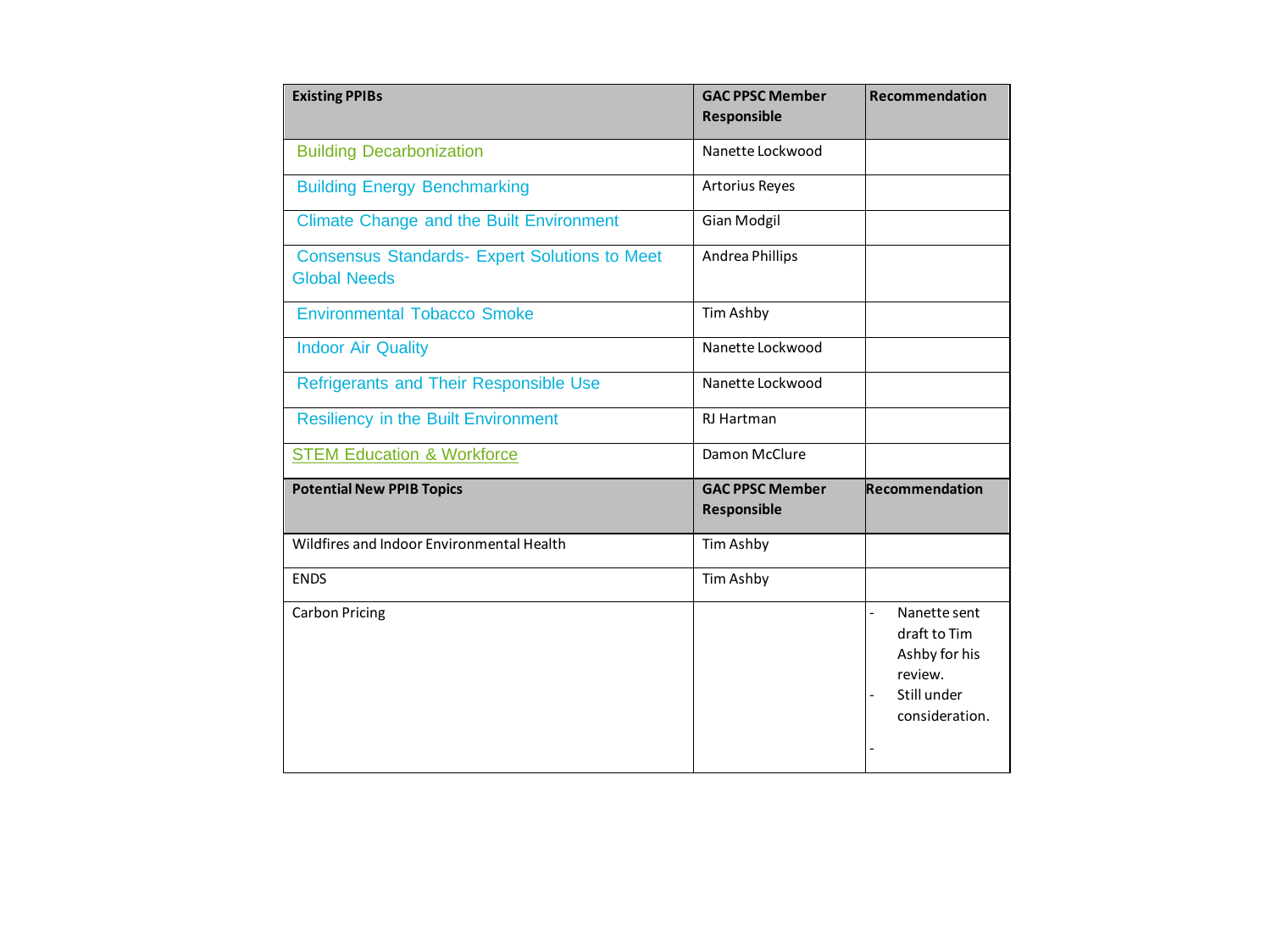## **TRACKING GOVERNMENT OUTREACH EVENTS SY2021-2022**

### **PROGRESS CHART**

|                | <b>Target</b> | <b>Held</b> | <b>Scheduled</b> | <b>Planned</b> | <b>Delta</b> |                                                                                                      |
|----------------|---------------|-------------|------------------|----------------|--------------|------------------------------------------------------------------------------------------------------|
|                |               |             |                  |                |              | Note: Delta assumes that ALL<br>planned and scheduled events are<br>held (negative indicates that we |
| City/Local     | 32            |             | 0                |                | $-32$        | are behind the goal).                                                                                |
| <b>State</b>   | 24            |             |                  |                | $-22$        |                                                                                                      |
| Federal        | 15            |             |                  |                | $-13$        |                                                                                                      |
| Global         | 13            |             |                  |                | $-11$        |                                                                                                      |
| In-Person      |               |             |                  |                |              |                                                                                                      |
| <b>Virtual</b> |               | n           | 0                |                | h            |                                                                                                      |
| Total          | 83            |             |                  |                | $-77$        |                                                                                                      |

Note: Totals may not add up due to rounding

|                          | Number of        |                 |                         |
|--------------------------|------------------|-----------------|-------------------------|
| SY21-22 SUMMARY          | <b>Attendees</b> | Number of       |                         |
| <b>TOTALS</b> (to date): | (ASHRAE Members) | <b>Meetings</b> | <b>Number of Events</b> |
| Local                    |                  |                 |                         |
| <b>State</b>             |                  |                 |                         |
| Federal                  |                  |                 |                         |
| Global                   |                  |                 |                         |
| <b>TOTAL:</b>            | 13               |                 |                         |

| <b>In Comparison</b>           |                  |                 |                         |
|--------------------------------|------------------|-----------------|-------------------------|
|                                | Number of        |                 |                         |
|                                | <b>Attendees</b> | Number of       |                         |
| <b>PREVIOUS YEAR (SY20-21)</b> | (ASHRAE Members) | <b>Meetings</b> | <b>Number of Events</b> |
| <b>State and Local</b>         | 171              | 66              |                         |
| Federal                        |                  |                 | 4                       |
| Global                         | 126              | 54              | 24                      |
| <b>TOTAL:</b>                  | 304              | 124             |                         |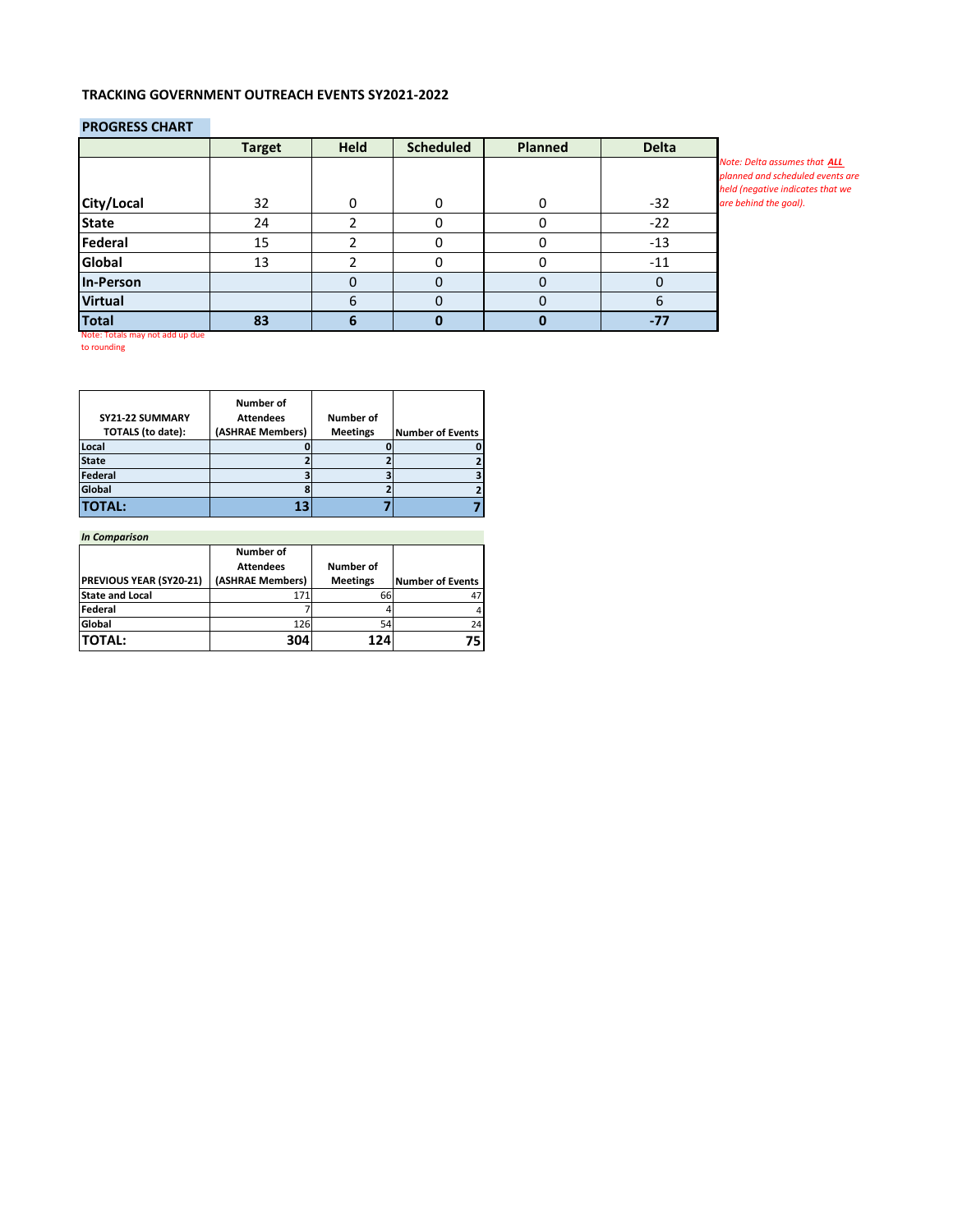# **RVC GOALS FOR SY21-22**

| Region         | <b>Local Goal</b> | <b>State Goal</b> | <b>Federal Goal</b> | <b>Global Goal</b> | <b>Total</b> |
|----------------|-------------------|-------------------|---------------------|--------------------|--------------|
| 1              | 4.0               | 5.0               | 1.0                 | 0.0                | 10.0         |
| $\overline{2}$ |                   |                   |                     |                    | 0.0          |
| 3              |                   |                   |                     |                    | 0.0          |
| 4              |                   |                   |                     |                    | 0.0          |
| 5              |                   |                   |                     |                    | 0.0          |
| 6              | 5.0               | 10.0              | 8.0                 |                    | 23.0         |
| 7              |                   |                   |                     |                    | 0.0          |
| 8              | 10.0              | 2.5               | 1.0                 | 2.5                | 16.0         |
| 9              | 10.0              | 3.0               | 2.0                 |                    | 15.0         |
| 10             |                   |                   |                     |                    | 0.0          |
| 11             | 3.0               | 3.0               | 3.0                 | 7.0                | 16.0         |
| 12             |                   |                   |                     |                    | 0.0          |
| 13             |                   |                   |                     |                    | 0.0          |
| 14             | 0.0               | 0.0               | 0.0                 | 3.0                | 3.0          |
| RAL            |                   |                   |                     |                    | 0.0          |
| <b>TOTALS</b>  | 32.0              | 23.5              | 15.0                | 12.5               | 83.0         |

Notes:

1. Where an RVC provided a range, the average was used to develop the goal.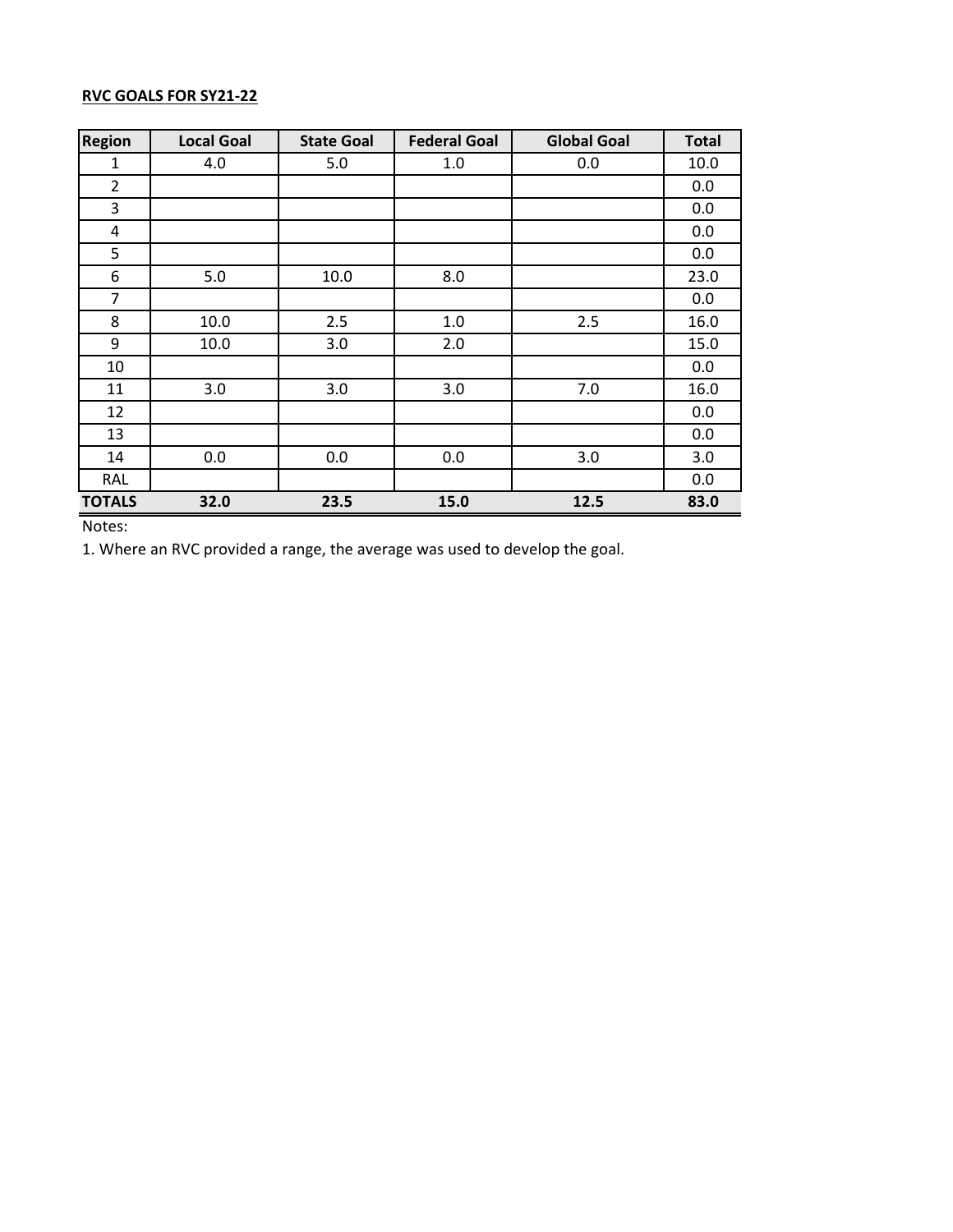| <b>LOCAL</b> | <b>Meeting Description</b>    | Date         | Chapter | Region | <b>Number of</b><br><b>Attendees</b><br>(ASHRAE<br><b>Members)</b> | <b>Number of</b><br><b>Meetings</b> | Govt<br>Outreach<br>Form<br>Submitted? | Note if<br>Virtual | <b>Comments</b> |
|--------------|-------------------------------|--------------|---------|--------|--------------------------------------------------------------------|-------------------------------------|----------------------------------------|--------------------|-----------------|
| Held         |                               |              |         |        |                                                                    |                                     |                                        |                    |                 |
|              |                               |              |         |        |                                                                    |                                     |                                        |                    |                 |
|              | <b>Total Local Held:</b>      | $\mathbf{0}$ |         |        | $\mathbf{0}$                                                       | $\mathbf{0}$                        |                                        | $\mathbf{0}$       |                 |
|              |                               |              |         |        |                                                                    |                                     |                                        |                    |                 |
| Scheduled    |                               |              |         |        |                                                                    |                                     |                                        |                    |                 |
|              |                               |              |         |        |                                                                    |                                     |                                        |                    |                 |
|              | <b>Total Local Scheduled:</b> | $\mathbf{0}$ |         |        | $\mathbf{0}$                                                       | $\mathbf{0}$                        |                                        | $\mathbf{0}$       |                 |
|              |                               |              |         |        |                                                                    |                                     |                                        |                    |                 |
| Planned      |                               |              |         |        |                                                                    |                                     |                                        |                    |                 |
|              |                               |              |         |        |                                                                    |                                     |                                        |                    |                 |
|              | <b>Total Local Planned:</b>   | $\mathbf{0}$ |         |        | $\mathbf{0}$                                                       | $\mathbf{0}$                        |                                        | $\mathbf{0}$       |                 |
|              |                               |              |         |        |                                                                    |                                     |                                        |                    |                 |
|              |                               |              |         |        |                                                                    |                                     |                                        |                    |                 |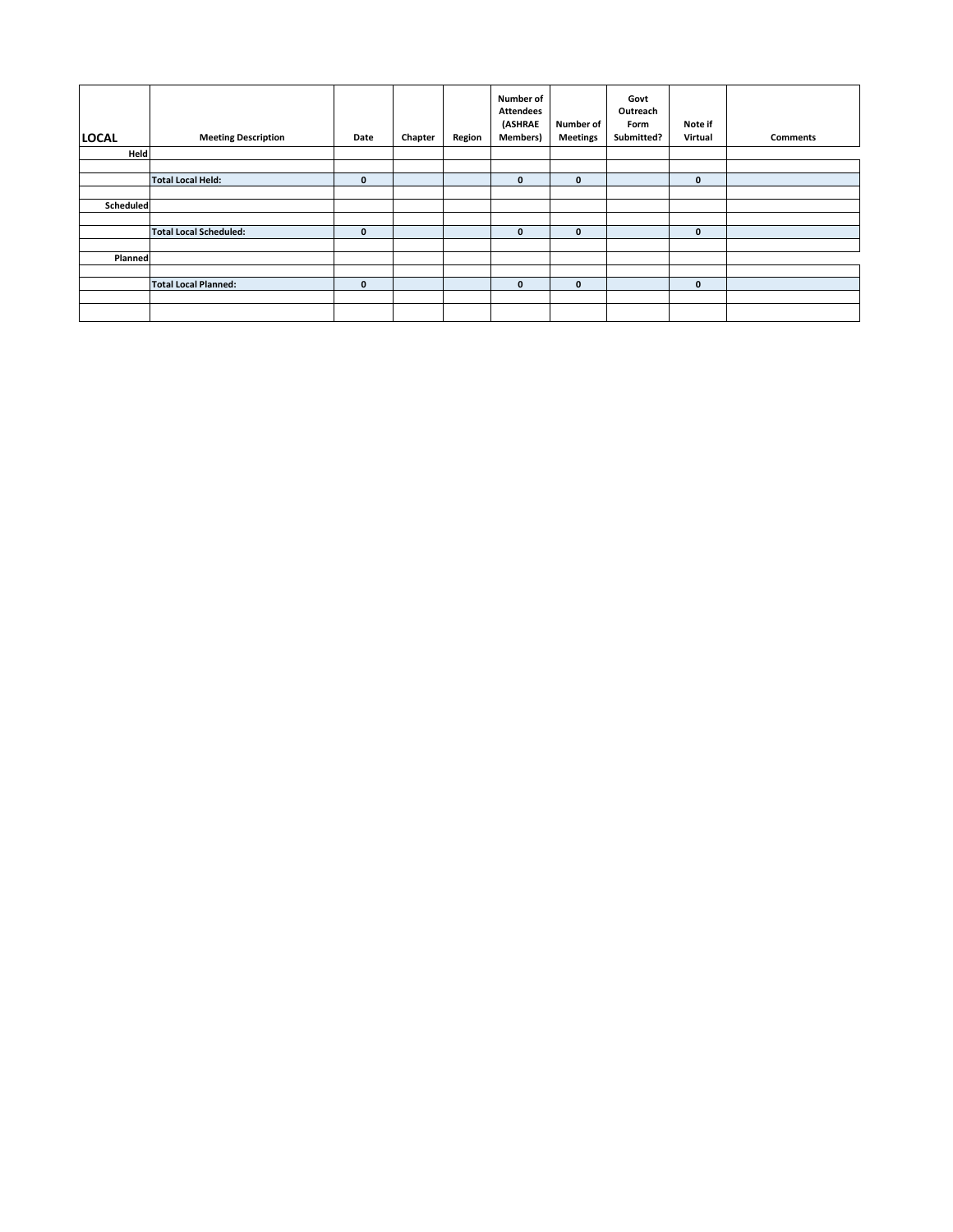|              |                                                        |                |             |        | Number of        |                 |                        |                |                                                                                                                    |
|--------------|--------------------------------------------------------|----------------|-------------|--------|------------------|-----------------|------------------------|----------------|--------------------------------------------------------------------------------------------------------------------|
|              |                                                        |                |             |        | <b>Attendees</b> | Number of       | <b>Govt Outreach</b>   | Note if        |                                                                                                                    |
| <b>STATE</b> | <b>Meeting Description</b>                             | Date           | Chapter     | Region | (ASHRAE Members) | <b>Meetings</b> | <b>Form Submitted?</b> | Virtual        | <b>Comments</b>                                                                                                    |
|              | Flood Resistant Design TAG                             |                |             |        |                  |                 |                        |                | Discussion of flood-                                                                                               |
|              | Meeting with MN Dept. of Labor                         |                |             |        |                  |                 |                        |                | resistant design and                                                                                               |
|              | <b>Held</b> and Industry                               | 7/20/2021      | Minneapolis | 6      | $\mathbf{1}$     | 1               | yes                    | virtual        | code revisions                                                                                                     |
|              | MN Dept. of Labor and Industry<br>and MN Home Builders | 8/4/2021       | Minneapolis | 6      |                  | 1               | yes                    | virtual        | Home builders<br>recommended changing<br>footing depth levels<br>based on changing<br><b>ASHRAE Climate Zones.</b> |
|              | <b>Total State Held:</b>                               | $\overline{2}$ |             |        | $\overline{2}$   | $\overline{2}$  |                        | $\overline{2}$ |                                                                                                                    |
| Scheduled    |                                                        |                |             |        |                  |                 |                        |                |                                                                                                                    |
|              | <b>Total State Scheduled:</b>                          | $\mathbf{0}$   |             |        | $\mathbf{0}$     | $\mathbf{0}$    |                        | 0              |                                                                                                                    |
|              |                                                        |                |             |        |                  |                 |                        |                |                                                                                                                    |
| Planned      |                                                        |                |             |        |                  |                 |                        |                |                                                                                                                    |
|              |                                                        |                |             |        |                  |                 |                        |                |                                                                                                                    |
|              | <b>Total State Planned:</b>                            | $\mathbf{0}$   |             |        | $\Omega$         | $\mathbf{0}$    |                        | 0              |                                                                                                                    |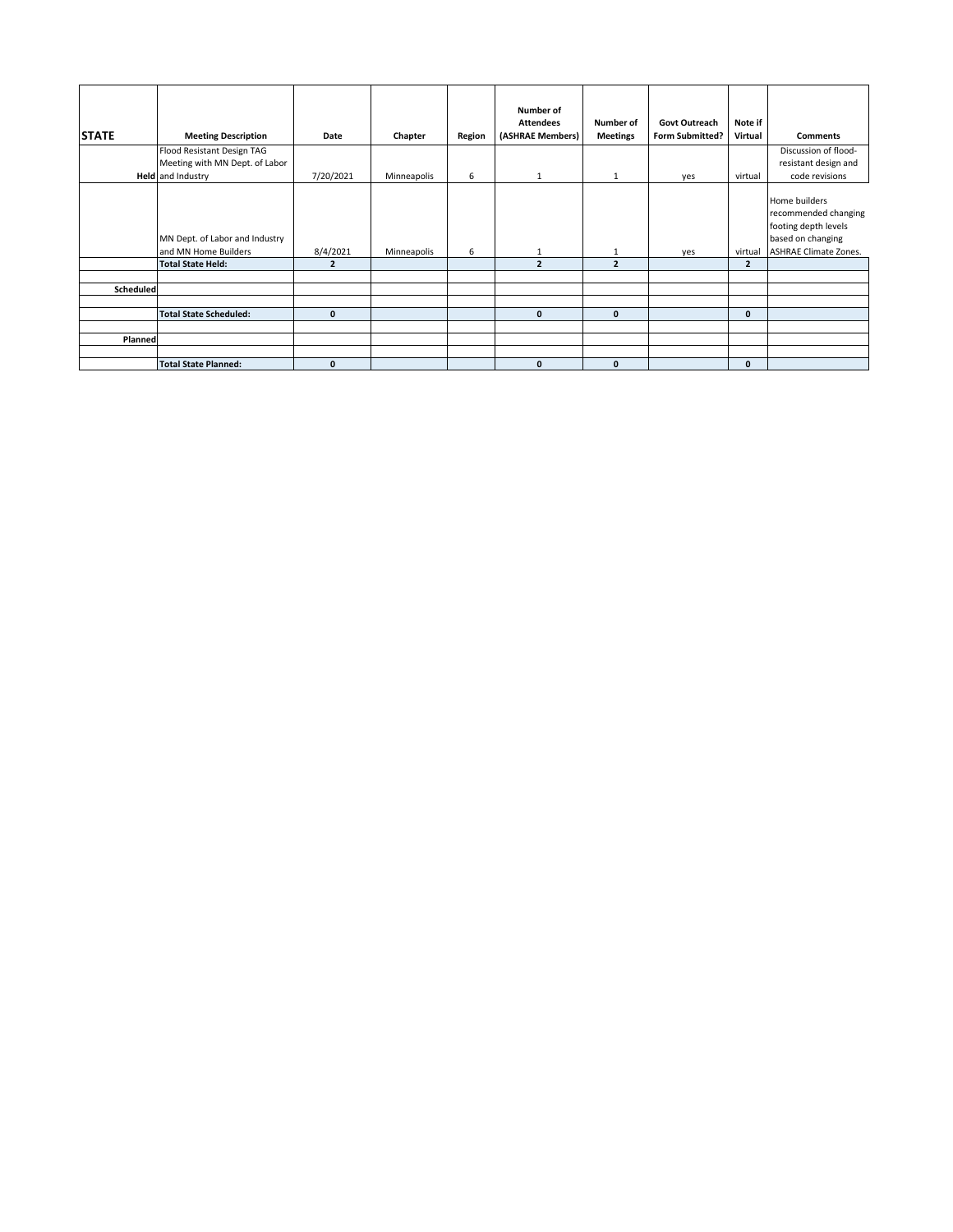|                |                                                |                |                       |        | Number of<br><b>Attendees</b> |                 | Govt Outreach |                |                                                                                    |
|----------------|------------------------------------------------|----------------|-----------------------|--------|-------------------------------|-----------------|---------------|----------------|------------------------------------------------------------------------------------|
|                |                                                |                |                       |        | (ASHRAE                       | Number of       | Form          | Note if        |                                                                                    |
| <b>FEDERAL</b> | <b>Meeting Description</b>                     | Date           | Chapter               | Region | <b>Members</b> )              | <b>Meetings</b> | Submitted?    | Virtual        | <b>Comments</b>                                                                    |
| Held           | Meeting with Sen. Warnock's office             | 8/24/2021      | Atlanta Chapter       | IV     | 1                             | $\mathbf{1}$    | yes           | yes            | staff requested Building Decarbonization<br>background; we sent PPIB               |
|                |                                                |                |                       |        |                               |                 |               |                | EISA 432 compliance (Discussed usage of<br>ASHRAE Standard 211 to complete Level 1 |
|                | Meeting with Jessica Northridge (DOE<br>EERE?) | 9/1/2021       | Gold Coast<br>Chapter | XII    | $\mathbf{1}$                  | $\mathbf{1}$    | yes           | yes            | Energy Audits, and Building EQ to assist in<br>completing the audits)              |
|                | Meeting with Sen. Ossoff's office              | 9/14/2021      | Atlanta Chapter       | IV     |                               | $\mathbf{1}$    |               | yes            |                                                                                    |
|                | <b>Total Federal Held:</b>                     | $\overline{2}$ |                       |        | $\overline{\phantom{a}}$      | $\overline{2}$  |               | $\overline{2}$ |                                                                                    |
|                |                                                |                |                       |        |                               |                 |               |                |                                                                                    |
| Scheduled      |                                                |                |                       |        |                               |                 |               |                |                                                                                    |
|                |                                                |                |                       |        |                               |                 |               |                |                                                                                    |
|                | <b>Total Federal Scheduled:</b>                | $\mathbf{0}$   |                       |        | $\mathbf{0}$                  | $\Omega$        |               | $\mathbf{0}$   |                                                                                    |
|                |                                                |                |                       |        |                               |                 |               |                |                                                                                    |
| Planned        |                                                |                |                       |        |                               |                 |               |                |                                                                                    |
|                |                                                |                |                       |        |                               |                 |               |                |                                                                                    |
|                | <b>Total Federal Planned:</b>                  | $\mathbf{0}$   |                       |        | $\mathbf{0}$                  | $\mathbf{0}$    |               | $\mathbf{0}$   |                                                                                    |
|                |                                                |                |                       |        |                               |                 |               |                |                                                                                    |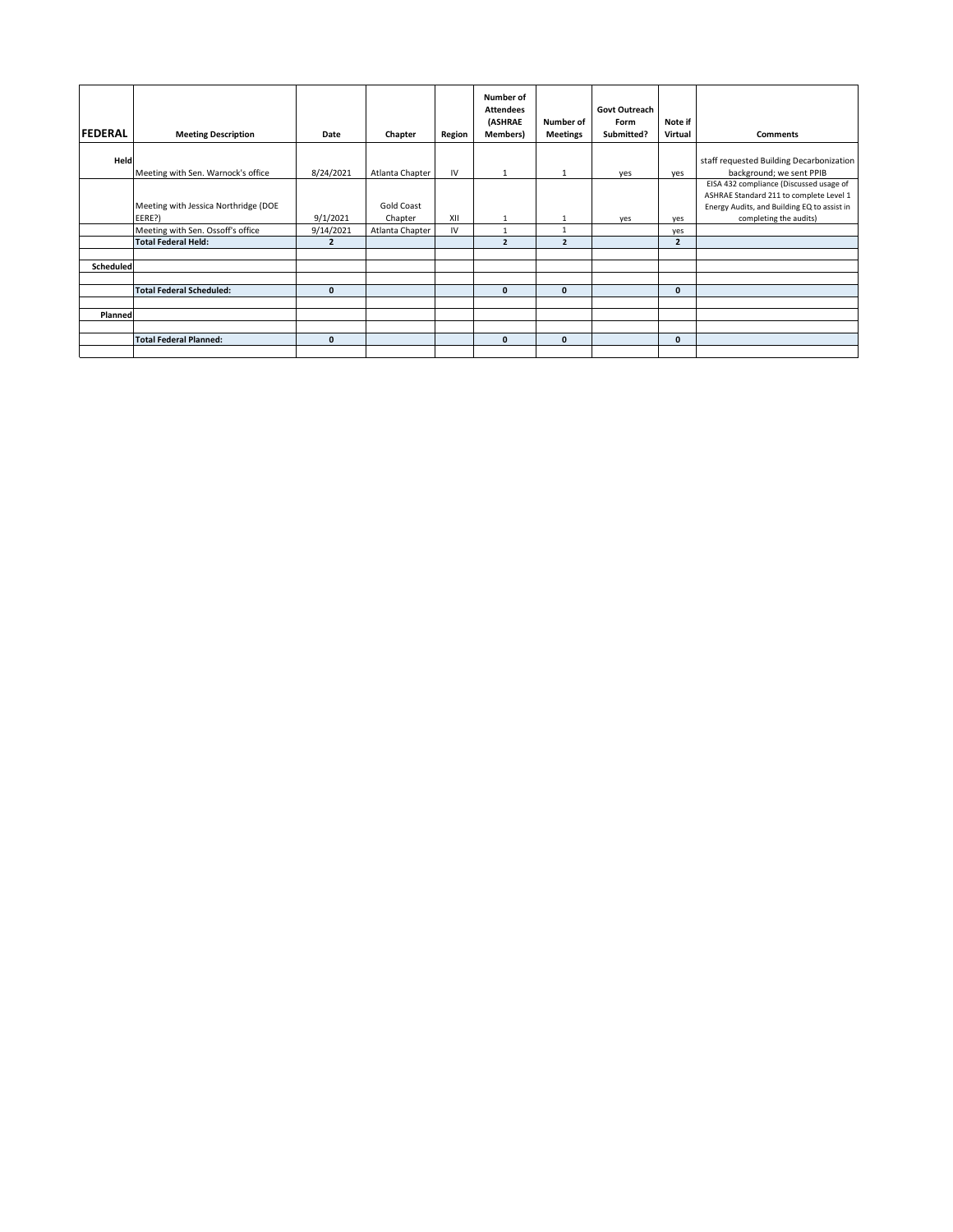|               |                                                                            |                |                    |                                   | Number of<br><b>Attendees</b><br>(ASHRAE | Number of                | <b>Govt Outreach</b>   | Note if        |                                                                                                                                               |
|---------------|----------------------------------------------------------------------------|----------------|--------------------|-----------------------------------|------------------------------------------|--------------------------|------------------------|----------------|-----------------------------------------------------------------------------------------------------------------------------------------------|
| <b>GLOBAL</b> | <b>Meeting Description</b>                                                 | Date           | Chapter            | Region                            | Members)                                 | <b>Meetings</b>          | <b>Form Submitted?</b> | Virtual        | <b>Comments</b>                                                                                                                               |
|               | Held Meeting with the Office of Efficiency<br>Canada and Natural Resources | 8/19/2021      | multiple           | Region II and<br><b>Region XI</b> | 6                                        | $\mathbf{1}$             | yes                    | yes            | possible consensus on HVAC&R<br>Standards and Guideline on Single<br><b>Family Dwellings</b>                                                  |
|               | Meeting with Barbados Government                                           | 9/9/2021       | CARICOM<br>Chapter | <b>Region XII</b>                 | $\overline{2}$                           |                          | yes                    | yes            | discussion on training in Standard<br>62.1 to mitigate COVID-19<br>transmission, and promoting<br>additional training and ASHRAE<br>standards |
|               | <b>Total Global Held:</b>                                                  | $\overline{2}$ |                    |                                   | 8                                        | $\overline{\phantom{a}}$ |                        | $\overline{2}$ |                                                                                                                                               |
|               |                                                                            |                |                    |                                   |                                          |                          |                        |                |                                                                                                                                               |
| Scheduled     |                                                                            |                |                    |                                   |                                          |                          |                        |                |                                                                                                                                               |
|               | <b>Total Global Scheduled:</b>                                             | $\mathbf{0}$   |                    |                                   | $\mathbf{0}$                             | $\mathbf{0}$             |                        | $\mathbf{0}$   |                                                                                                                                               |
|               |                                                                            |                |                    |                                   |                                          |                          |                        |                |                                                                                                                                               |
| Planned       |                                                                            |                |                    |                                   |                                          |                          |                        |                |                                                                                                                                               |
|               | <b>Total Global Planned:</b>                                               | $\Omega$       |                    |                                   | $\mathbf{0}$                             | $\Omega$                 |                        | $\bf{0}$       |                                                                                                                                               |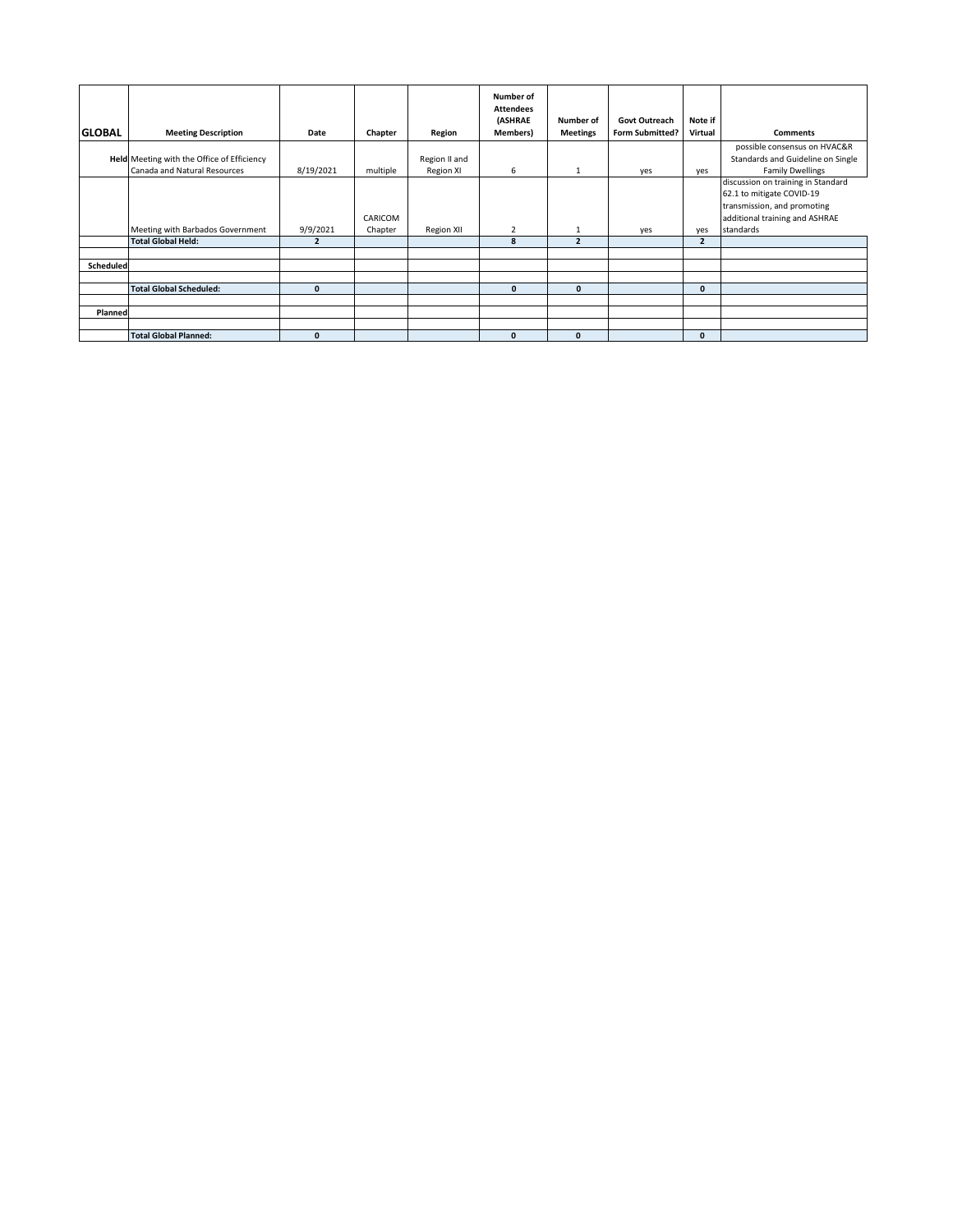#### **1.300 POSITION DOCUMENTS AND PUBLIC POLICY ISSUE BRIEFS**

(85-06-27-52/88-05-21-53/91-01-24-39/92-07-02-53/ 93-01-28-48/95-06-29-39/01-02-01-92/03-07-03-25/ 05-02-10-55/05-06-26-15/08-01-20-08/11-02-02-12)

#### **1.300.001 Definitions**

1.300.001.1 An ASHRAE Position Document is a BOD-approved document expressing the views of the Society on a current issue of importance to ASHRAE and its members. It includes a concise summary statement as well as supporting documentation, analysis and/or rationale, and recommendations. Position Documents are automatically withdrawn if not reaffirmed or revised within 36 months of issue. Each version of a Position Document will contain the expiration date on the cover.

1.300.001.2 An ASHRAE Public Policy Issue Brief(PPIB) is a one-page brief on current relevant legislative/regulatory issues that are of interest to ASHRAE. An Issue Brief is developed by the Government Affairs Committee and approved by the Executive Committee (ExCom). Each version of an Issue Brief will contain the statement, "This version expires one year after the date of approval." (07-01- 31-23B)

**1.300.002 Initiation**: Any ASHRAE officer, member, committee or council, or any responsible outside entity may suggest issues for which an ASHRAE Position Document or Public Policy Issue Brief should be developed or may suggest whether existing ASHRAE documents should be revised, withdrawn, or rescinded.

a. Position Document requests should be sent to the Technology Council chair for consideration. Position Documents are produced using the procedures and forms located in the Technology Council MOP. Position Documents are evaluated by Technology Council at intervals not to exce 30 months.

b .Public Policy Issue Brief requests are sent to Government Affairs Committee for consideration. Government Affairs Committee shall make recommendations to create a new PPIB; re-affirm, amend, or expire and remove existing PPIBs. PPIBs are developed by the Government Affairs Committee. PPIB's are developed using the procedures located in the Government Affairs-Committee MOP. PPIBs are evaluated by Government Affairs Committee at intervals not to exceed 12 months.

**1.300.003 Approval** (14-07-02-29) Technology Council recommends publication of Position Documents including changes, to the Board of Directors for approval.

1.300.03.2 Technology Council approves re-affirmation or withdrawal of Position Documents and reports to the Board of Directors for information.

1.300.03.3 The Board of Directors acts on Technology Council recommendations for publication of Position Documents) (14-07-02-29) Position Documents)

1.300.03.4 GAC shall send newly developed, revised or reaffirmed PPIBs for After review and approval by Technology Council *for its designee*, After review by Technology Council or its designee, comments shall be sent to the GAC, and the GAC shall communicate to Technology Council how it has addressed comments received. GAC shall submit each revision, reaffirmation or withdrawal of existing PPIBs as an information item to ExCom. The GAC shall submit any new PPIBs Public Policy Issue Brief's shall be sent to ExComfor approval, along with background information describing how it addressed comments received from Technology Council or its designee. Upon approval, information copies shall be ofDirectors, Members Council and Technology Council.

**1.300.004 Archiving, Publication and Distribution** (12-06-27-19/12-10-26-11) 1.300.004.1 Position Documents

**Commented [YA1]:** These aren't definitions and should be moved elsewhere.

**Commented [YA2]:** This is a process so should be moved

**Commented [YA3]:** This statement is added for clarity.

**Commented [YA4]:** The MOP only speaks to which GAC subcommittees are involved and how; also, this level of detail is unnecessary. The 12-month timeframe is addressed under 1.300.004.2, so this statement is redundant

**Commented [YA5]:** Tech Council will no longer need to approve – Streamlining!

**Commented [YA6]:** This is added so that DRSC can handle, and doesn't necessarily need to involve Tech Council – Streamlining!

**Commented [YA7]:** Only new PPIBs would need to be approved by ExCom – Streamlining!

**Commented [YA8]:** This sentence makes it clear that the PPIB submissions to ExCom come from the GAC.

**Commented [YA9]:** Unnecessary step – Streamlining!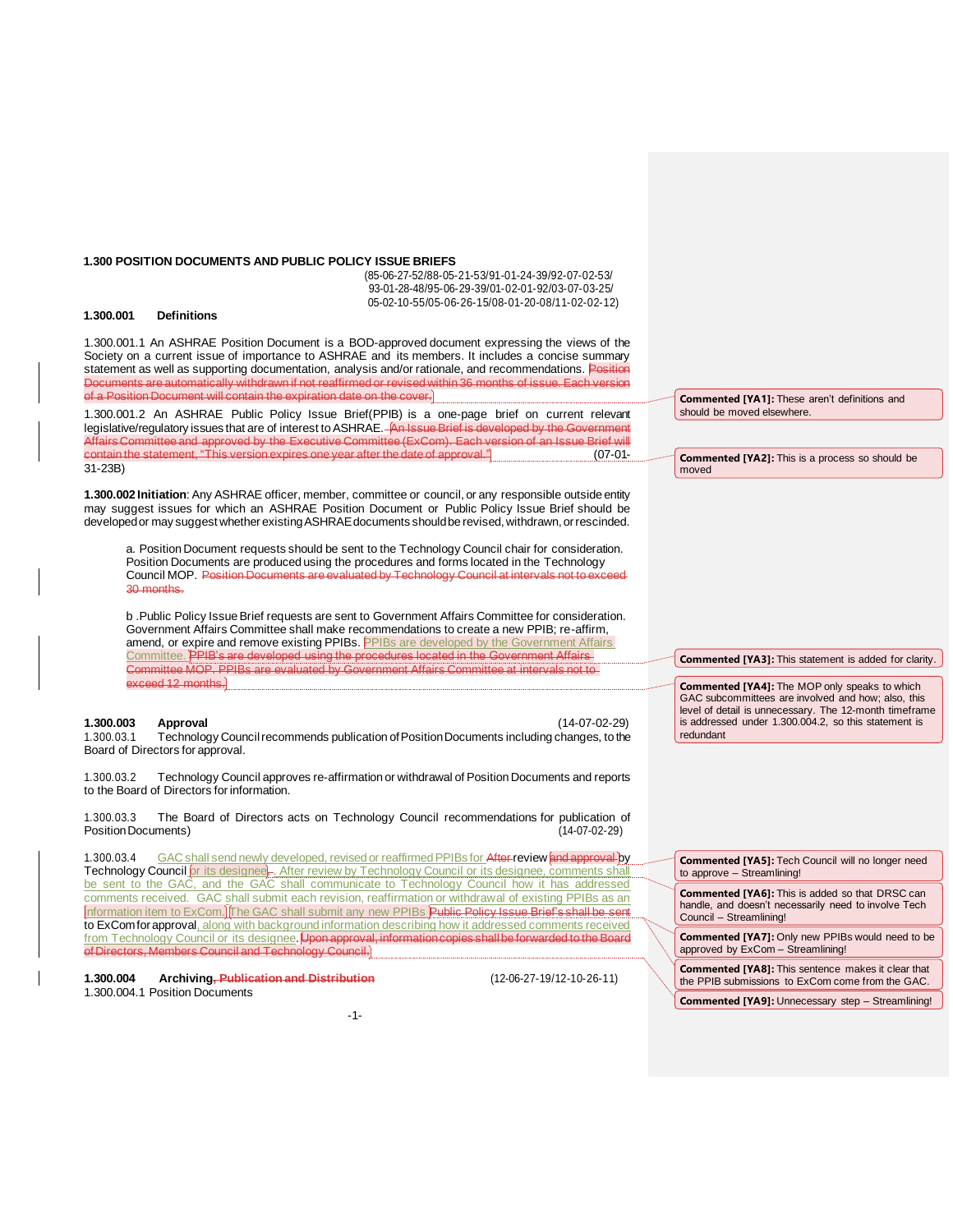- A. The Technology Department shall maintain information concerning the history of development and approval of Position Documents.
- B. Position Documents are reviewed every 30 months and are automatically withdrawn if not reaffirmed or revised within 36 months of issue. Each version of a Position Document will contain the expiration date on the cover.
- B. The Publications and Education Department shall be responsible for final editing, publication and distribution of Position Documents.
- C. Current Position Documents will be posted on the ASHRAE website for free download.
- D. Technology Council shall maintain the current list of Position Documents on the ASHRAE website.
- 1.300.004.2 Public Policy IssueBriefs (17-06-28-11) A. Government Affairs Committee shall manage the current list of Public Policy Issue Briefs by evaluating each at least on an annual basis and formally decide to re-affirm, amend, or let expire and remove, each brief, subject to the approval of the Executive Committee of the ASHRAE Board of Directors.
- B. The Government Affairs Committee shall be responsible for archiving, publication and distribution of Public Policy Issue Briefs. GAC shall maintain the current list of approved PPIBs on the ASHRAE website. Each version of a PPIB will contain a statement indicating when it expires and shall not be longer than one year after approval.

**Commented [YA10]:** Moved from above

**Formatted:** Font:10 pt

**Formatted:** Justified,Indent:Left: 0.08", Right: 0.08", No bulletsor numbering,Tab stops:Not at 0.33"

**Commented [YA11]:** Pub-Ed has not been involved; this seems to be historic and before widespread use of the internet.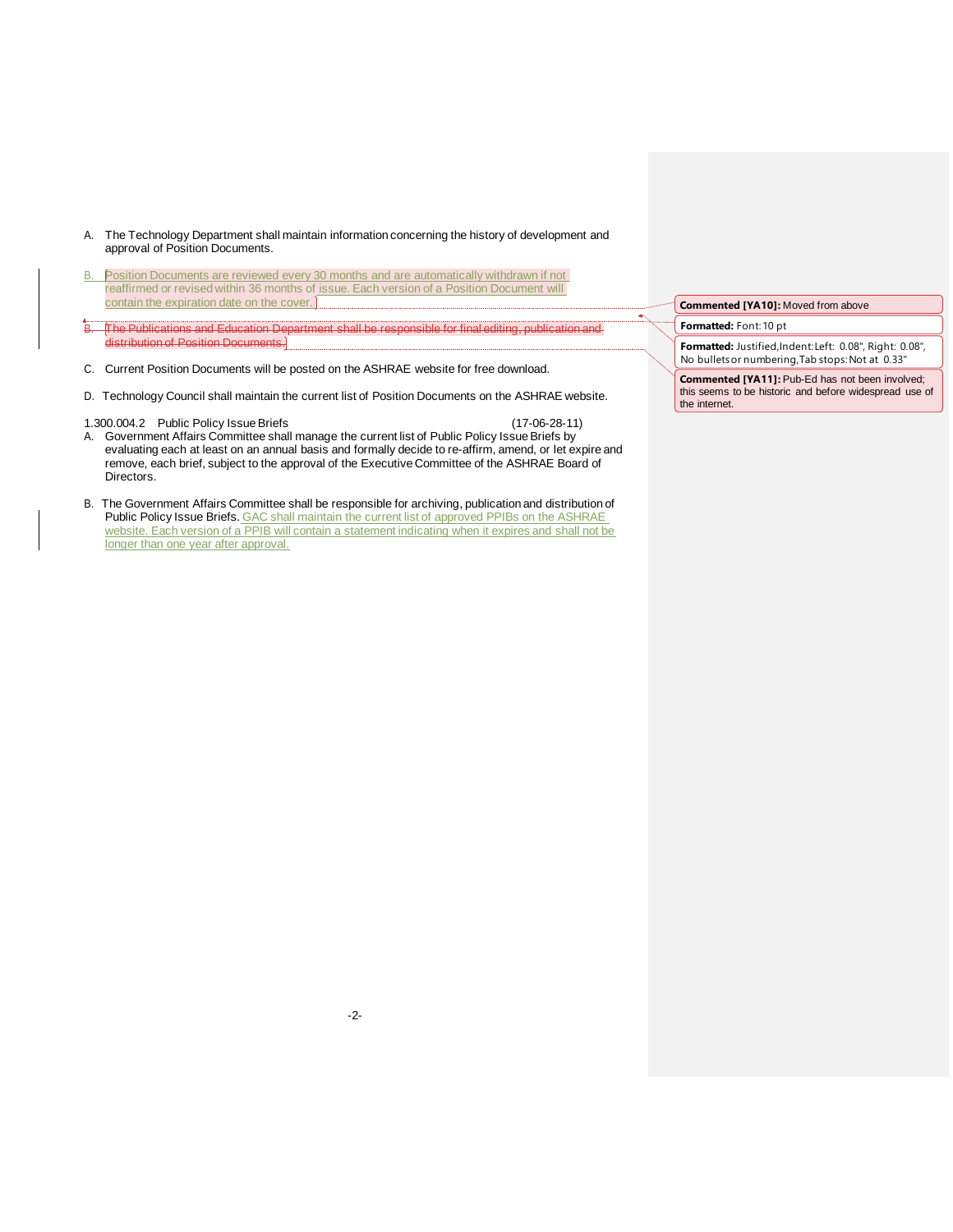# Government Affairs Committee Report to EHC

GAC Liaison to EHC: Meghan McNulty

Summer Conference, 6/21/21

# Recap of GAC Progress SY20-21

- GAC Winter Meeting Motions, in review by Tech Council subcommittee.
	- o "That the GAC recommend to Technology Council that the ASHRAE Position Document on Environmental Tobacco Smoke shall be amended and expanded with regards to cannabis smoke and electronic nicotine delivery."
	- o "That the GAC recommend to Technology Council that the ASHRAE Position Document on Indoor Air Quality shall be amended to make further reference to natural ventilation systems in emerging economies, and ASHRAE shall provide further guidance and design guides specific to natural and traditional ventilation systems."
- GAC MBO SY20-21 to collaborate / provide feedback on EIB topics and updates, based on recent outreach.
	- $\circ$  See ETS Position Document table below for latest on indoor smoking policies recent trends include carve-outs for vaping, marijuana, cigar use indoors. Can ENDS EIB be updated with latest research?
	- o New Jersey casinos
	- o Possible formatting change for EIBs, similar to GAC's PPIBs ([Public Policy Issue Briefs\)](https://www.ashrae.org/file%20library/about/government%20affairs/public%20policy%20resources/briefs/ppib---resiliency-in-the-built-environment_-final.pdf)
- GAC uses ETF documents extensively in outreach efforts. ETS Position Document also very popular with American Lung Association and Americans for Nonsmokers' Rights. Full list of Letters & Testimony related to EHC topics below.
- GAC recommended that ExComm engage with AASA, The School Superintendents Association. Short-term to share the ETF COVID-19 info, and long-term we can have some insight to schoolspecific environmental health concerns. Held a joint webinar on May 12<sup>th</sup> with Corey Metzger.
- Three conference events on Tuesday 6/29 related to GAC outreach this year: Keynote 1, Panel 5, and GAC Meet-up (informal virtual event). Details below.
- Goals next year include making GAC website easier to navigate, organize materials by topic rather than document type.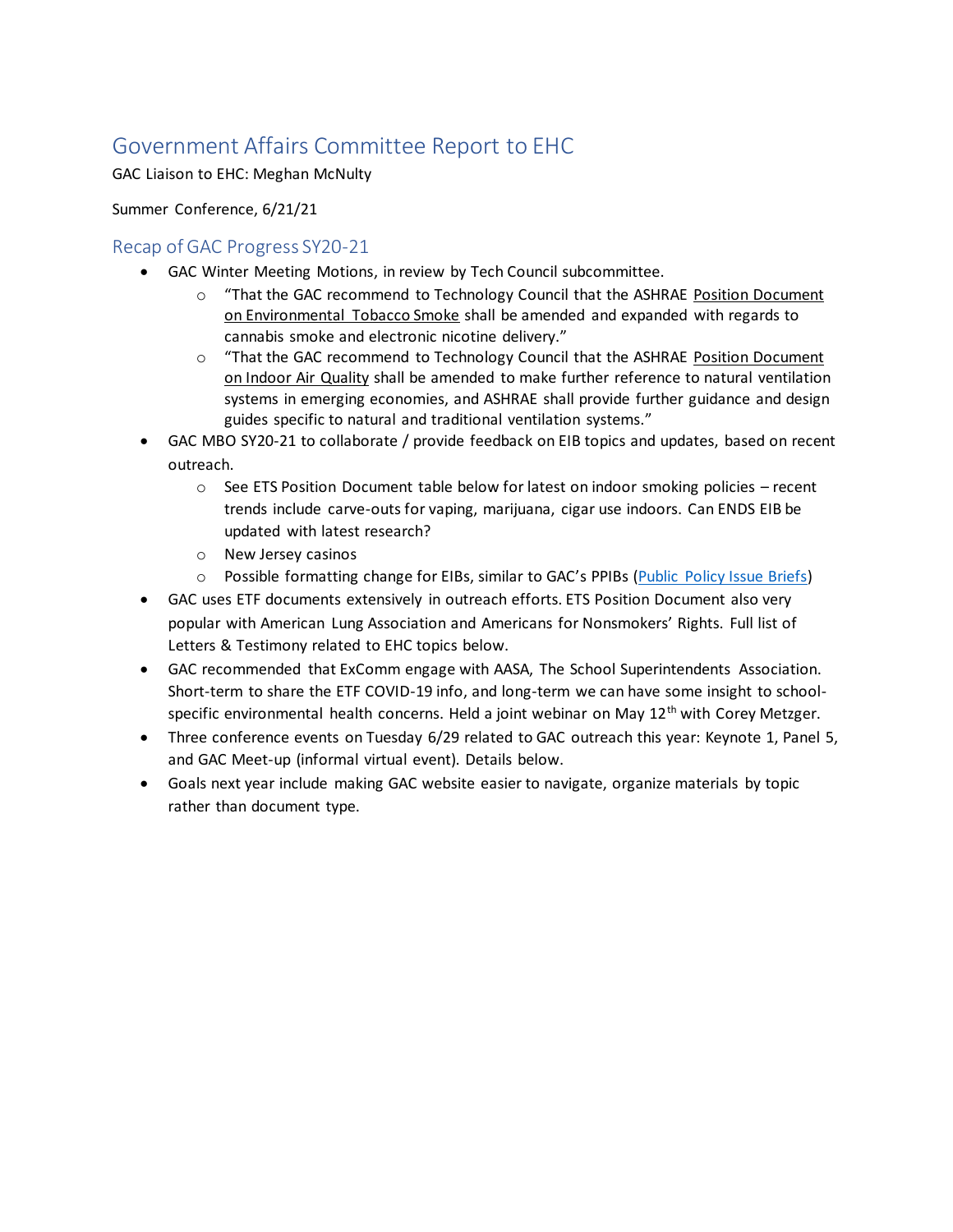# SY20-21 Environmental Tobacco Smoke (ETS) Position Document in Action

So far, all positive responses to ASHRAE technical resources. ETS PD very much valued by advocates and policy makers.

| Date       | Location   | Partner?      | <b>Issue</b>                          | Outcome                             |
|------------|------------|---------------|---------------------------------------|-------------------------------------|
| June 2021  | New Jersey | Americans for | Casinos were only indoor location to  | In progress; President letter to    |
|            |            | Nonsmokers'   | allow smoking pre-COVID; banned as    | NJ Casino Assoc under review        |
|            |            | Rights (ANR)  | part of state emergency public health | by ExComm.                          |
|            |            |               | order. Casinos want to resume         |                                     |
|            |            |               | indoor smoking, believe justified as  |                                     |
|            |            |               | they improved filtration systems for  |                                     |
|            |            |               | COVID.                                |                                     |
| April 2021 | Edmonton,  |               | City ordinance to allow hooka and     | Northern Alberta Chapter            |
|            | Alberta    |               | shisa lounges                         | shared ETS PD; motion not           |
|            |            |               |                                       | passed                              |
| February   | Montana    | Americans for | State bill to allow indoor smoking in | <b>GAC RVC sent letter to House</b> |
| 2021       |            | Nonsmokers'   | cigar bars and lounges                | Cmt with ETS PD; bill not           |
|            |            | Rights (ANR)  |                                       | passed.                             |
| February   | North      | Americans for | State bill to allow indoor smoking in | GAC RVC sent letter to House        |
| 2021       | Dakota     | Nonsmokers'   | cigar bars and lounges                | Cmt with ETS PD; bill not           |
|            |            | Rights (ANR)  |                                       | passed.                             |
| February   | Mat-Su,    | Americans for | City ordinance to allow smoking       | Shared ETS PD with ANR, did         |
| 2021       | Alaska     | Nonsmokers'   | marijuana indoors                     | not sent letter (time constraint    |
|            |            | Rights (ANR)  |                                       | contacting Alaska Chapter); bill    |
|            |            |               |                                       | postponed indefinitely.             |
| December   | South      | American Lung | City ordinance to strengthen smoke-   | Atlanta Chapter shared ETS PD       |
| 2020       | Fulton, GA | Association   | free laws                             | and President letter; smoke-        |
|            |            |               |                                       | free law strengthened.              |

# SY20-21 Letters and Testimony

From advocacy efforts that reference EHC materials during SY20-21. Updated 6/21/21. <https://www.ashrae.org/about/government-affairs/policy-positions-and-issues>

## Environmental Tobacco Smoke

- 2-16-2021 [Big Sky Chapter Letter Re: Montana HB 285, "Cigar Bars"](https://www.ashrae.org/file%20library/about/government%20affairs/public%20policy%20resources/ashrae-montana-hb-285-letter.pdf)
- 2-16-2021 [Region IX Letter Re: North Dakota HB 1152, "Relating to Cigar Bars and Lounges"](https://www.ashrae.org/file%20library/about/government%20affairs/public%20policy%20resources/north-dakota-hb-1152---ashrae-position.pdf)
- 12-07-2020 [Letter from President Gulledge to Mayor and City Council of South Fulton, GA](https://www.ashrae.org/file%20library/about/government%20affairs/public%20policy%20resources/smokefree-south-fulton-letter.pdf) re: Smoke-Free Ordinance

## Legionella

- 5-25-2021 [Letter from President Gulledge to North Carolina House re: HB 909, "Legionnaires' Disease Prevention Act"](https://www.ashrae.org/file%20library/about/government%20affairs/public%20policy%20resources/letter---nc-hb-909.pdf)
- 5-17-2021 **[ASHRAE Letter to Administrator Regan re Legionella](https://www.ashrae.org/file%20library/about/government%20affairs/public%20policy%20resources/ashrae-ltr-to-administrator-regan-re-legionella--epa-hq-ow-2020-0530-.pdf)**
- 5-5-2021 [Comments of President Gulledge to the Pennsylvania Senate Democratic Policy Committee re: Legionella](https://www.ashrae.org/file%20library/about/government%20affairs/public%20policy%20resources/ashrae-comments-pa-senate-188-and-legionella.pdf)  **[Prevention](https://www.ashrae.org/file%20library/about/government%20affairs/public%20policy%20resources/ashrae-comments-pa-senate-188-and-legionella.pdf)**

## IAQ/COVID/schools

- 5-28-2021 [Letter from President Gulledge to Nevada Senate re: AB 257, "Establishing provisions governing indoor air](https://www.ashrae.org/file%20library/about/government%20affairs/public%20policy%20resources/letter-nv-ab-257-senate.pdf)  [quality in public schools"](https://www.ashrae.org/file%20library/about/government%20affairs/public%20policy%20resources/letter-nv-ab-257-senate.pdf)
- 5-25-2021 [Letter from President Gulledge to Texas House re: HB 351, "Air filtration efficiency standards at certain](https://www.ashrae.org/file%20library/about/government%20affairs/public%20policy%20resources/letter---tx-351.pdf)  [educational and child care facilities"](https://www.ashrae.org/file%20library/about/government%20affairs/public%20policy%20resources/letter---tx-351.pdf)